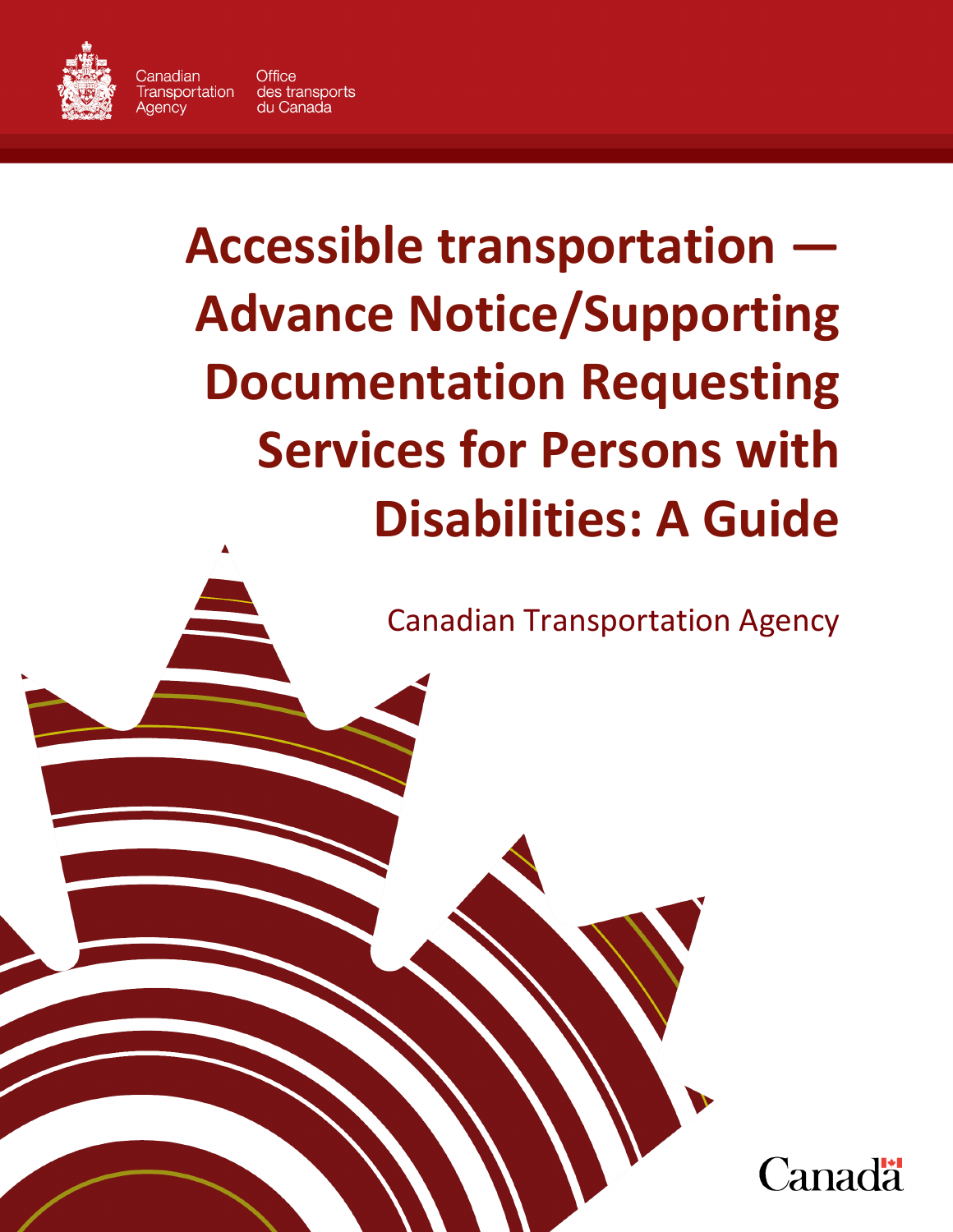# **Table of contents**

| 1. |                                                                        |  |  |
|----|------------------------------------------------------------------------|--|--|
| 2. |                                                                        |  |  |
| 3. |                                                                        |  |  |
| 4. |                                                                        |  |  |
| 5. |                                                                        |  |  |
| 6. |                                                                        |  |  |
|    |                                                                        |  |  |
|    |                                                                        |  |  |
|    |                                                                        |  |  |
|    | Annex C: Advance Notice and Supporting Document Obligations in the Air |  |  |

This document and other Canadian Transportation Agency publications are available on our website at [otc-cta.gc.ca.](https://otc-cta.gc.ca/eng)

© Her Majesty the Queen in Right of Canada, as represented by the Canadian Transportation Agency, 2020

Catalogue No. TT4-50/3-2020E-PDF ISBN 978-0-660-34995-4

[Alternate formats](https://otc-cta.gc.ca/eng/publication/advance-noticesupporting-documentation-requesting-services-persons-disabilities-a-guide) are available. *Une* [version française](https://otc-cta.gc.ca/fra/publication/guide-sur-preavis-et-documents-a-lappui-dune-demande-services-pour-personnes-handicapees) *est aussi disponible.*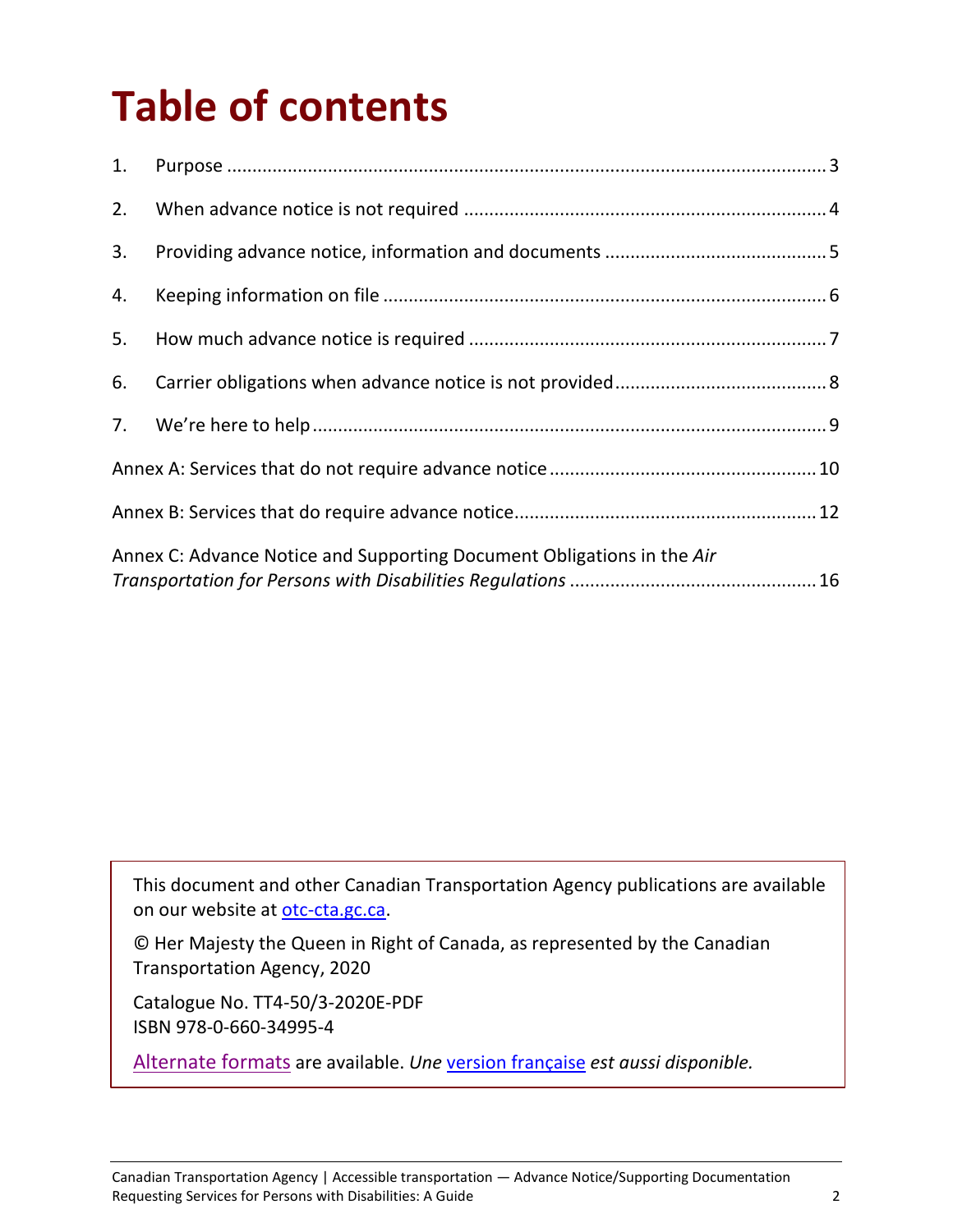## <span id="page-2-0"></span>**1. Purpose**

This guide explains the obligations of transportation service providers, under the *Accessible Transportation for Persons with Disabilities Regulations* (ATPDR) with respect to advance notice, documents and information that carriers are allowed to request from persons with disabilities who ask for services.

This guide explains:

- The services for which no advance notice is needed;
- The services for which a carrier can request advance notice, information and/or documents from a person with a disability;
- What kinds of documents or information a carrier may request from a person with a disability;
- How much advance notice a person with a disability must give when requesting services; and
- What a carrier must do if the traveller doesn't provide advance notice, documents or information.

Transportation service providers not covered by the ATPDR may still have obligations in this area. For more information consult [Accessible Transportation](https://otc-cta.gc.ca/eng/publication/accessible-transportation-guides-introduction)  [Guides — Introduction.](https://otc-cta.gc.ca/eng/publication/accessible-transportation-guides-introduction)

This is not a legal document. The explanations and definitions it provides are for general guidance purposes only. The obligations for providing services to persons with disabilities can be found in the [ATPDR,](https://laws-lois.justice.gc.ca/eng/acts/c-10.4/) Part 2 and in [Annex C](#page-15-0) of this guide. In case of differences between this guide and legislation or regulations, the legislation and regulations prevail.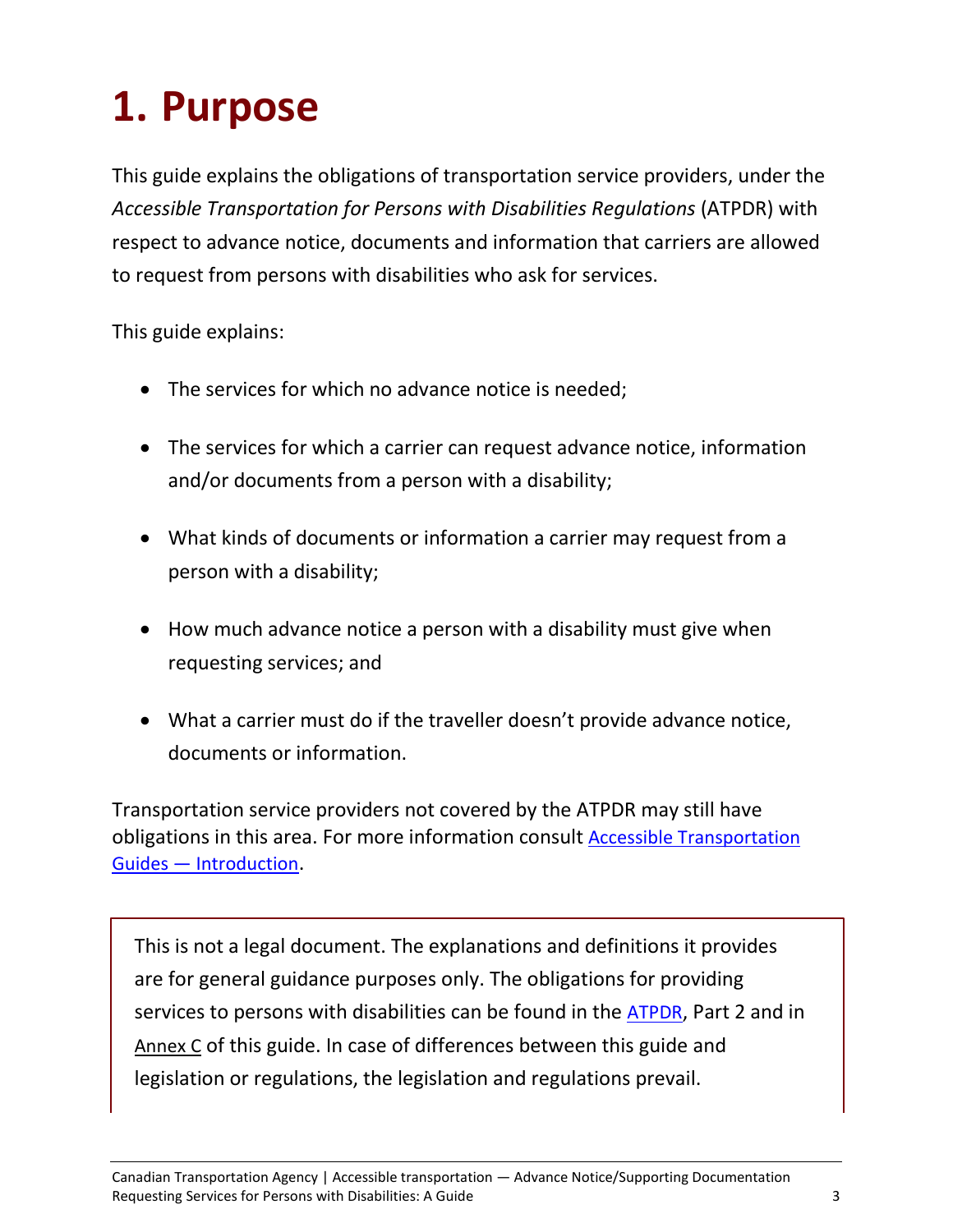Nothing in the Regulations or this Guide is to be construed as

- a) limiting the duty to accommodate under the Canadian Human Rights Act or any other Act of Parliament; or
- b) (b) requiring any person to do anything that jeopardizes security, public health or public safety.

# <span id="page-3-0"></span>**2. When advance notice is not required**

The ATPDR set out a range of services that carriers must provide when requested by a person with a disability. A carrier must provide the services listed in [Annex A](#page-9-0) regardless of when the traveller makes the request. These services include:

- Help checking-in at the counter, or a kiosk;
- Assistance while on board including:
	- Helping with carry-on baggage, entertainment systems, and served meals;
	- Describing to persons with a visual impairment the layout of the plane, train, bus or ferry, and the food and drink offered;
	- Providing individual safety briefings and demonstrations; and
	- Helping the passenger to move to, and from, a washroom using an onboard wheelchair; and
	- Periodically checking in to attend to their needs.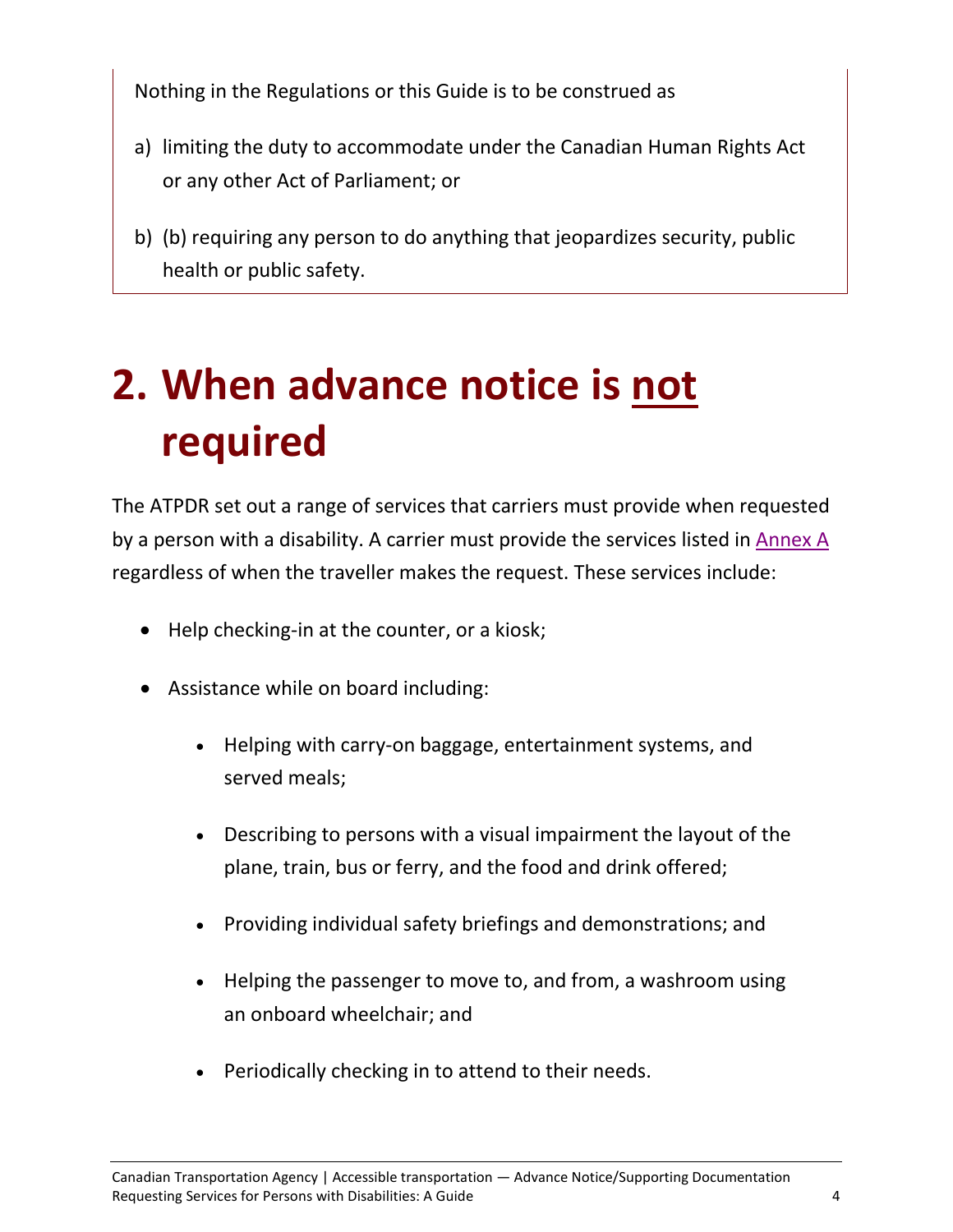# <span id="page-4-0"></span>**3. Providing advance notice, information and documents**

The ATPDR recognize that, depending on the type of service a passenger with a disability is requesting, a carrier may need time to arrange for special equipment, or for personnel with particular training. They may also need documents or information from the person in order to address the request and provide the services. If the passenger does not provide this advance notice, the carrier must still make every reasonable effort to provide the service (see Section 6 of this guide).

The services for which a carrier may request advance notice, information and documents are listed in [Annex B.](#page-10-0) The services include:

- Helping a traveller with a disability move through security, border clearance or to the boarding area;
- Providing an on-board wheelchair or help transferring between different mobility aids;
- Transporting a mobility aid;
- Establishing a "buffer zone" for a person with a severe allergy;
- Accepting a service dog; and
- Providing an additional seat for a support person, service dog or other reason under the one-person-one-fare rule for travel within Canada.

Examples of documents that could be requested by a carrier include:

• A medical certificate to assess a request for an allergy buffer zone or a request to use an oxygen device during travel;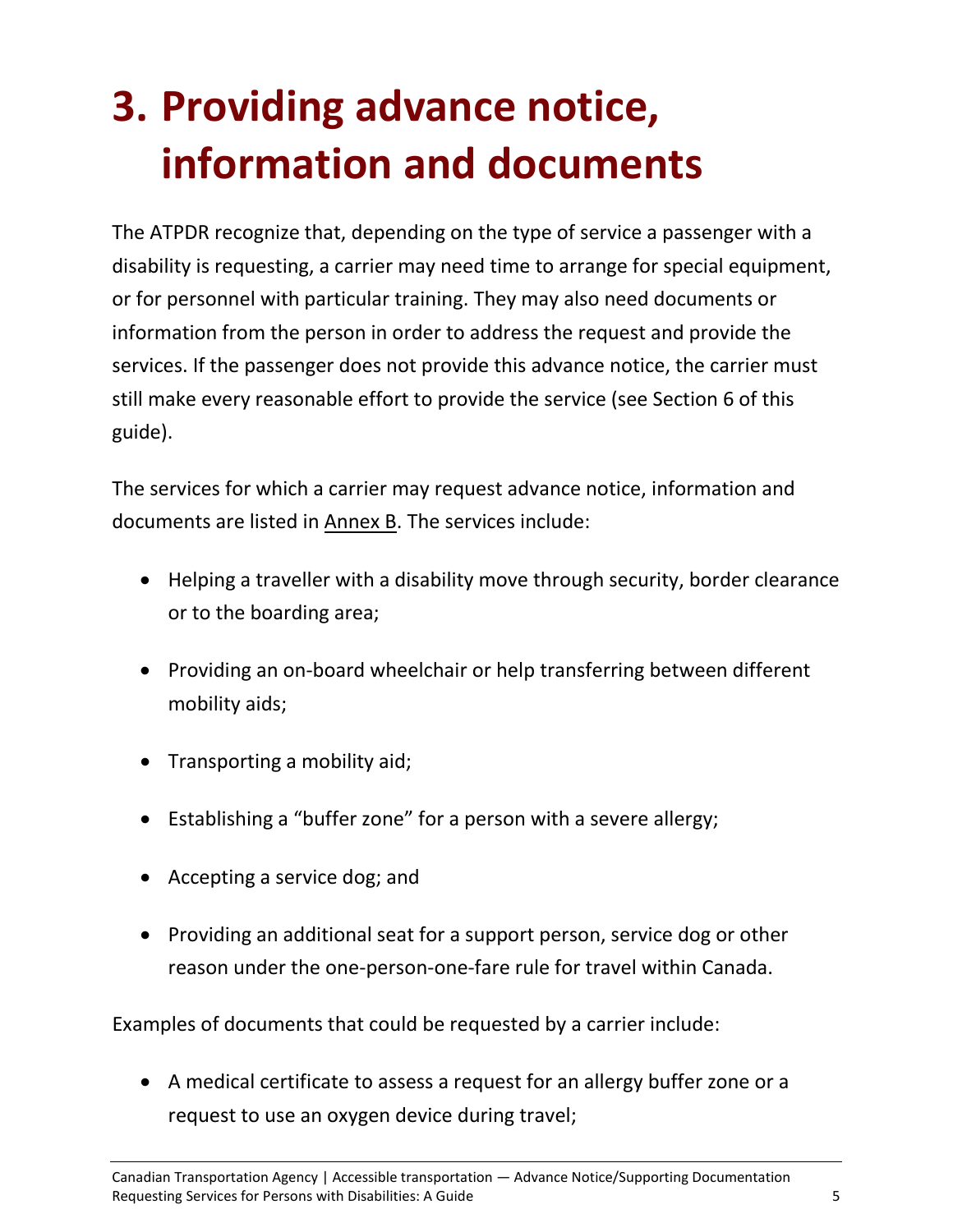- A declaration or document confirming the training of a service animal; and
- Instructions for the disassembly and reassembly of a mobility aid.

Carriers may require the use of their own forms for providing medical information. The use of these forms may accelerate the processing of requests.

A carrier's website must tell travellers with disabilities which services may require advance notice. If they don't have a website, they will have to publish this information in another way, such as a brochure.

#### <span id="page-5-0"></span>**4. Keeping information on file**

Carriers must offer to retain an electronic copy of any information or documents for at least three years, if the carrier has requested a person with a disability provide this information or documents to support their request for an accessibility-related service.

The next time the person requests the service, the carrier can refer to what they already have on file so that the person can avoid having to refile the information or documentation. Carriers may choose how they keep these records.

<span id="page-5-1"></span>A carrier may ask a person to confirm, at the time of a new reservation, within the 3 year period, if any of the information or documents already on file should be updated, for example, because of a change in the person's condition, since the information or documents were originally provided.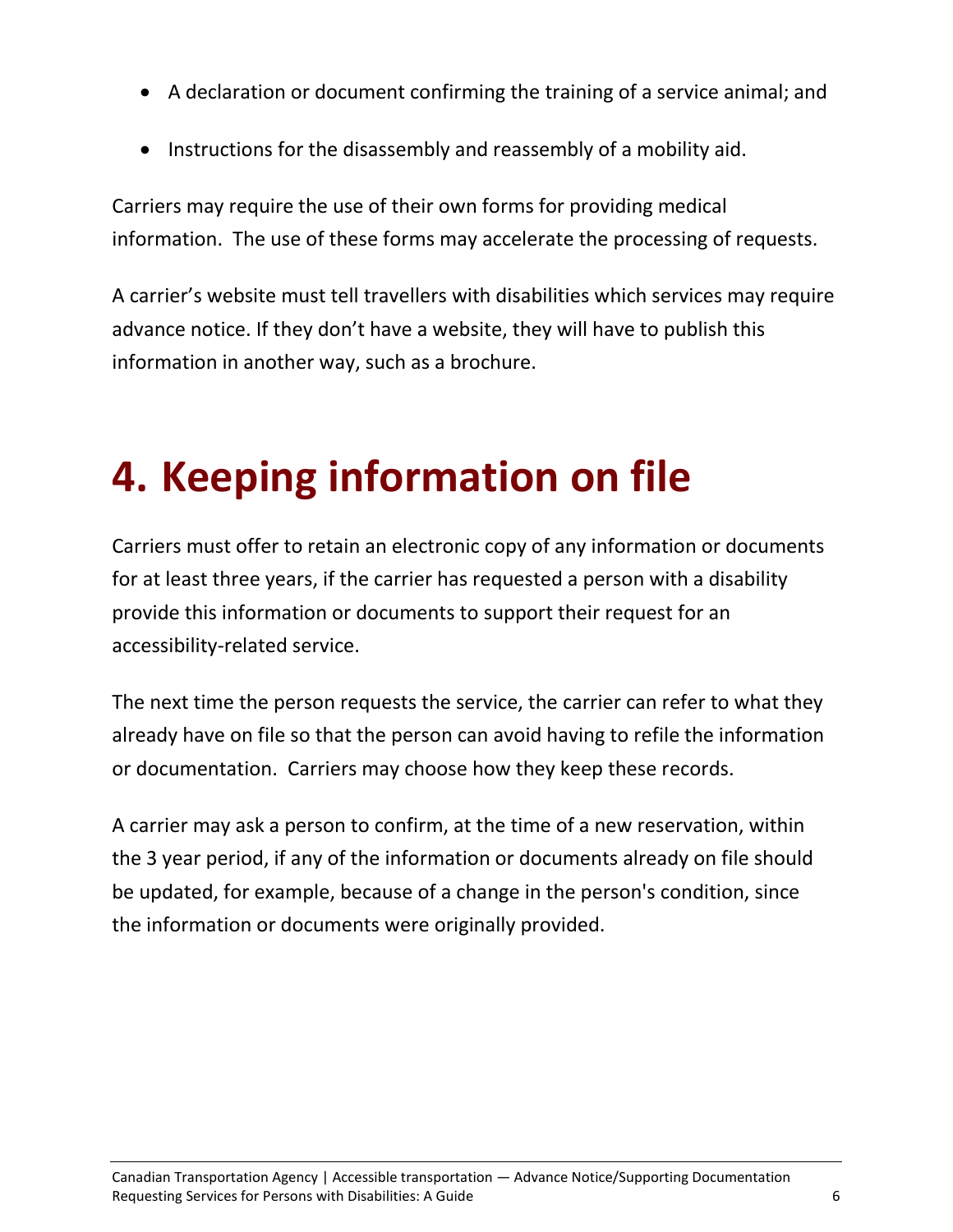# **5. How much advance notice is required**

If a person with a disability needs any of the services described in Section 3, and [Annex B](#page-10-0) of this guide, they should, as part of their pre-travel planning, check the requirements their carrier has in place and make their request as far in advance as possible.

Generally speaking, a person with a disability will have to make a request for services at least 48 hours before their departure. They can do this by contacting the carrier directly; for example, by phone, email or through their website. Some carriers may also refer passengers to a specialized department such as a medical desk.

<span id="page-6-0"></span>However, if the carrier requires documents or information from a person to provide them the service, a carrier may need up to 96-hour notice before departure to assess the request. In this situation, the person will have 48 hours to provide the documents and/or information the carrier has requested. Once the person has provided this, the carrier may take up to 48 additional hours to assess the request. If the person with a disability gives advance notice but the information or documents provided are insufficient or the notice period includes a day that is a weekend day or holiday, the carrier may not be able to complete its assessment of the request. In these cases, the carrier may not be required to provide the service. For this reason, it is important that travellers provide the requested documents or information and make every effort to give advance notice that includes two full business days.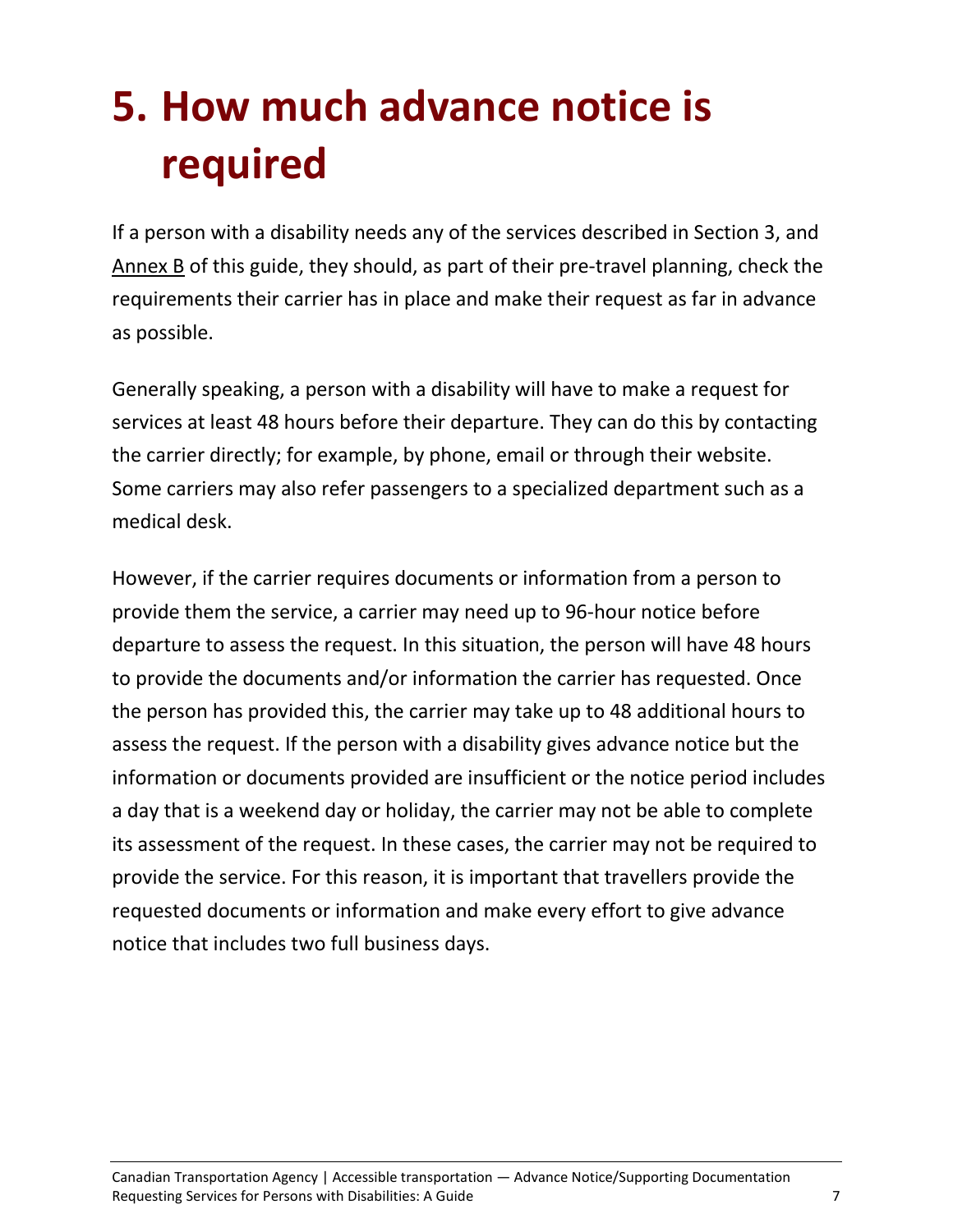# **6. Carrier obligations when advance notice is not provided**

While it is always a good idea to plan travel well ahead of the departure date, sometimes this is not possible. If a person with a disability makes a request for a service without providing the necessary advance notice, documents or information, carriers must still make a reasonable effort to provide that service.

What counts as reasonable efforts will depend on the particular situation. Sometimes, there may be legitimate operational factors that prevent or limit a carrier's ability to provide services when insufficient advance notice has been provided.

**Example:** Ms. Smith, who uses an electric wheelchair, has been asked to fly out from Ottawa today to attend a meeting in Vancouver. Ms. Smith immediately contacts the air carrier she normally travels with, but can only provide a few hours' notice of her need to travel with her electric wheelchair.

The air carrier must make reasonable efforts to provide Ms. Smith with the service she has requested. This could include notifying ground personnel of the passenger's anticipated arrival time, and making sure the personnel understand that they will have to be ready to quickly take apart, package and safely store the wheelchair. The carrier could also consider asking Ms. Smith to e-mail instructions for taking apart her wheelchair before she leaves for the airport.

The carrier should also let Ms. Smith know if operational issues could make it impossible to put her wheelchair on the flight. If the carrier has made reasonable efforts but cannot offer the service on the flight Ms. Smith booked, they should provide other reasonable alternatives (for example, offering to rebook Ms. Smith on the next available flight).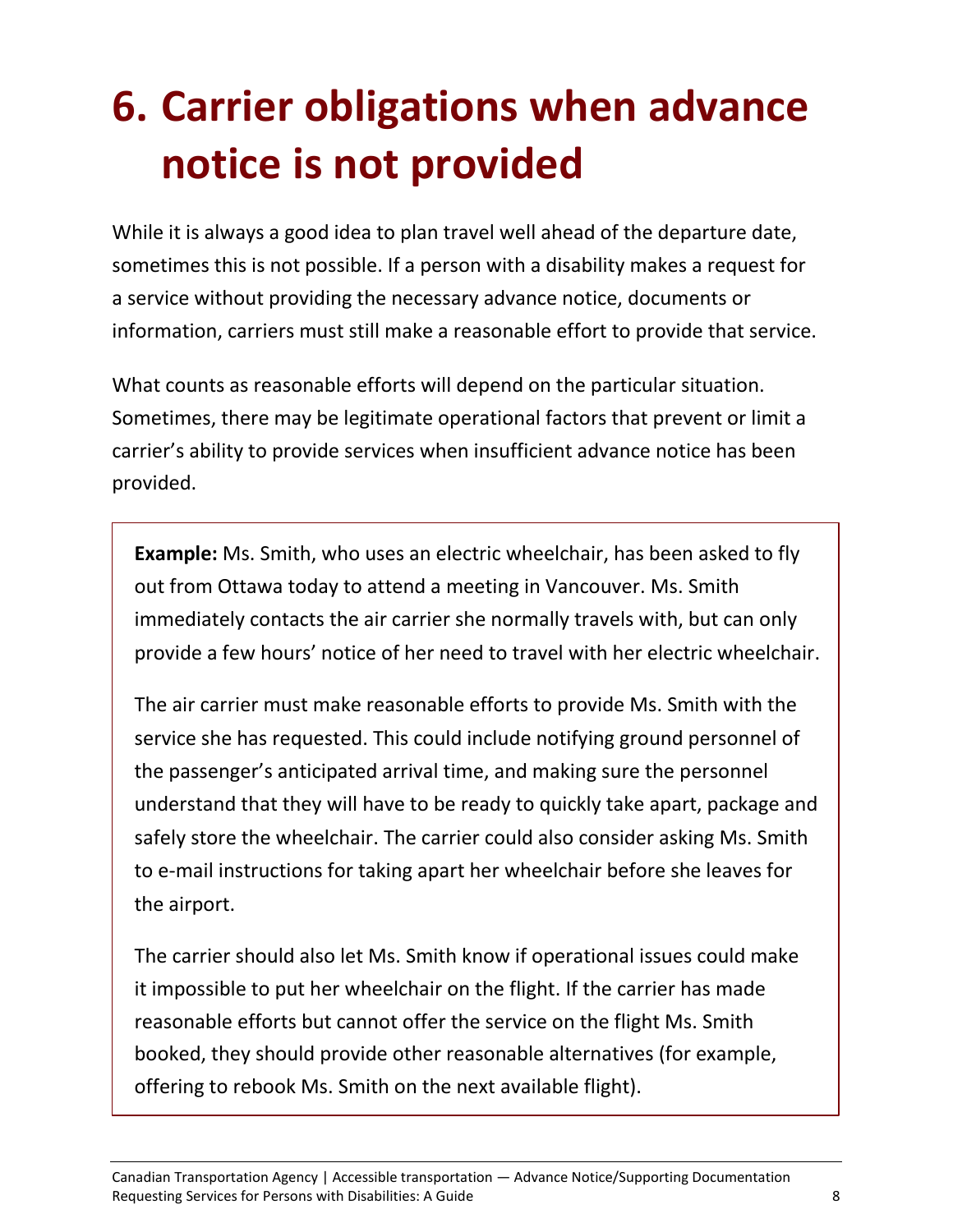#### <span id="page-8-0"></span>**7. We're here to help**

For more information and guidance about accessible travel and the CTA's dispute resolution services, please contact us at [info@otc-cta.gc.ca](mailto:info@otc-cta.gc.ca).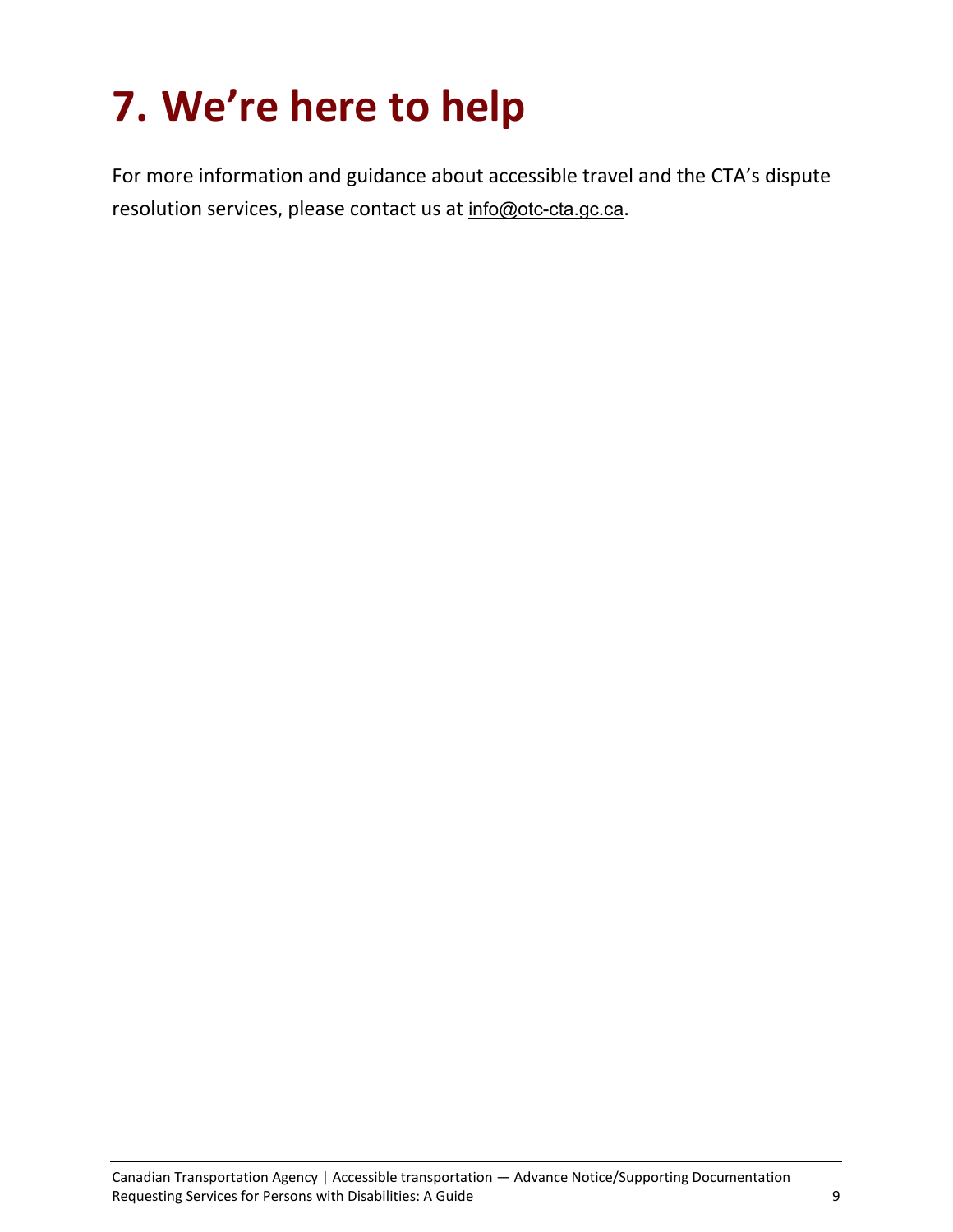# <span id="page-9-0"></span>**Annex A: Services that do not require advance notice**

The following services must be provided by a carrier if requested without advance notice:

- Assisting the person with checking in at the check-in counter;
- Permitting the person, if they are unable to use an automated self-service kiosk or other automated check-in or ticketing process, to advance to the front of the line at a check-in counter or ticket counter;
- Assisting the person in storing and retrieving their carry-on baggage;
- Assisting the person in moving in and out of a mobility aid space;
- In the case of a person who is blind or has any other visual impairment, describing to the person, before departure or, if impossible because of time constraints, after departure, the layout of the aircraft, train, ferry or bus, as the case may be, including the location of washrooms and exits, and the location and operation of any operating controls at the person's passenger seat;
- Assisting the person in accessing any entertainment content that is offered on board, such as by providing them with a personal electronic device and assisting them in using that device;
- Before departure, providing the person with an individualized safety briefing and demonstration;
- In the case of an aircraft, train or ferry, assisting the person in moving between their passenger seat and a washroom, including by assisting them in transferring between their passenger seat and an on-board wheelchair;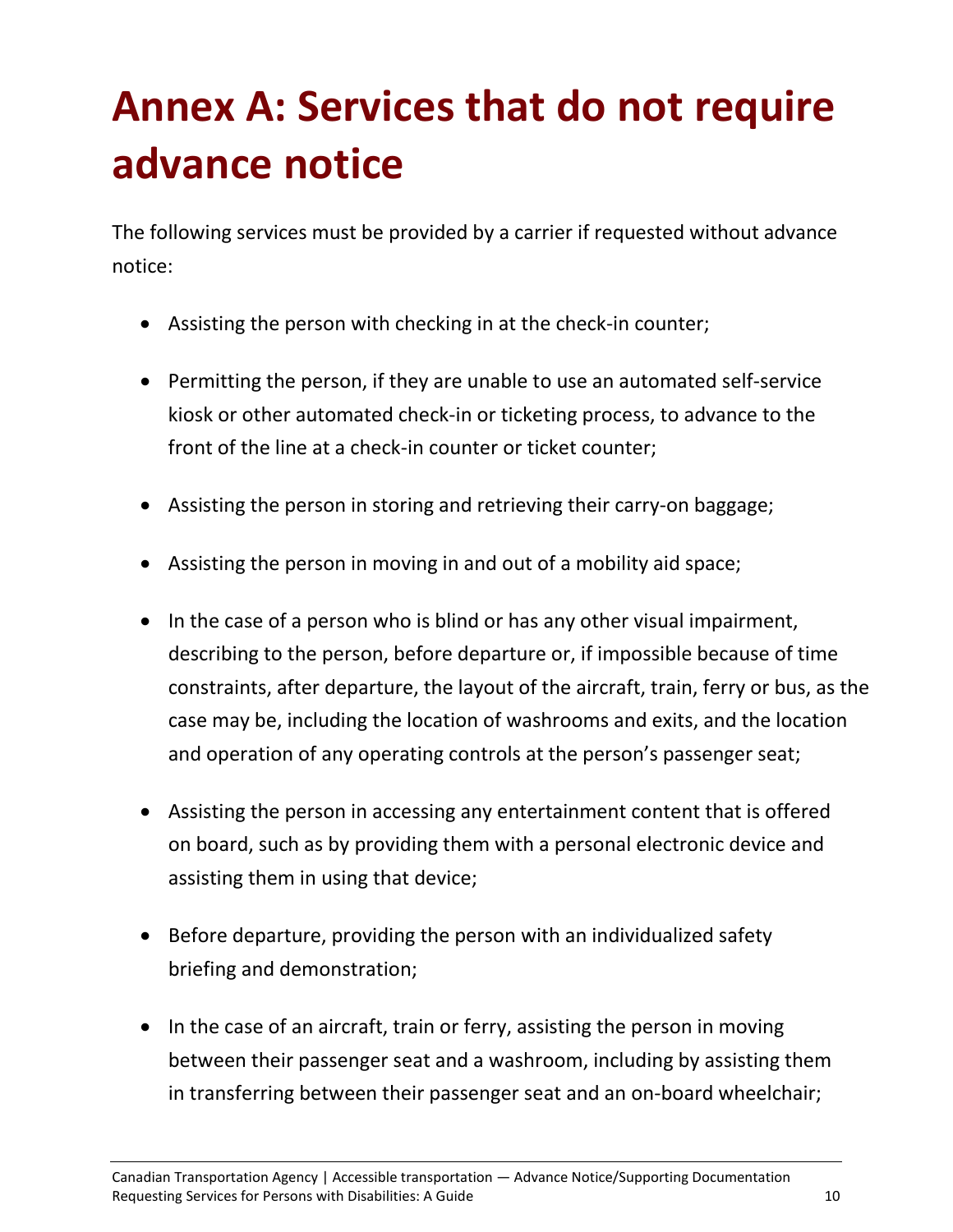- In the case of an aircraft, permitting a person to use the washroom that has the most amount of space, regardless of where the washroom is located, if the person needs an on-board wheelchair or the assistance of a support person or service dog to use a washroom;
- In the case of a person who is blind or has any other visual impairment, describing to the person, if a meal is offered on board, all the food and beverages that are offered for consumption or providing a menu in large print or in Braille;
- If a meal is served on board to the person, assisting the person with the meal by opening packages, identifying food items and their location and cutting large food portions;
- If the person is not able to access a food-service car on a train, permitting the person and any support person to order a meal, and be served the meal, at their passenger seats or in their cabin;
- If a person with a disability who is in a wheelchair, a boarding chair or any other device in which the person is not independently mobile is waiting at a terminal for departure after check-in or in order to transfer to another segment of their trip, the carrier must ensure that members of personnel:
	- provide the person with a place to wait that is close to members of personnel who are available to provide assistance to the person; and
	- periodically inquire about the person's needs and attend to those needs if the services requested by the person are services that are required by this Part; and
- <span id="page-10-0"></span>• Unless a person with a disability is able to request assistance from members of personnel by means of a call button, the carrier must ensure that members of personnel periodically inquire about the person's needs and attend to those needs if the services requested by the person are services that are required by this Part.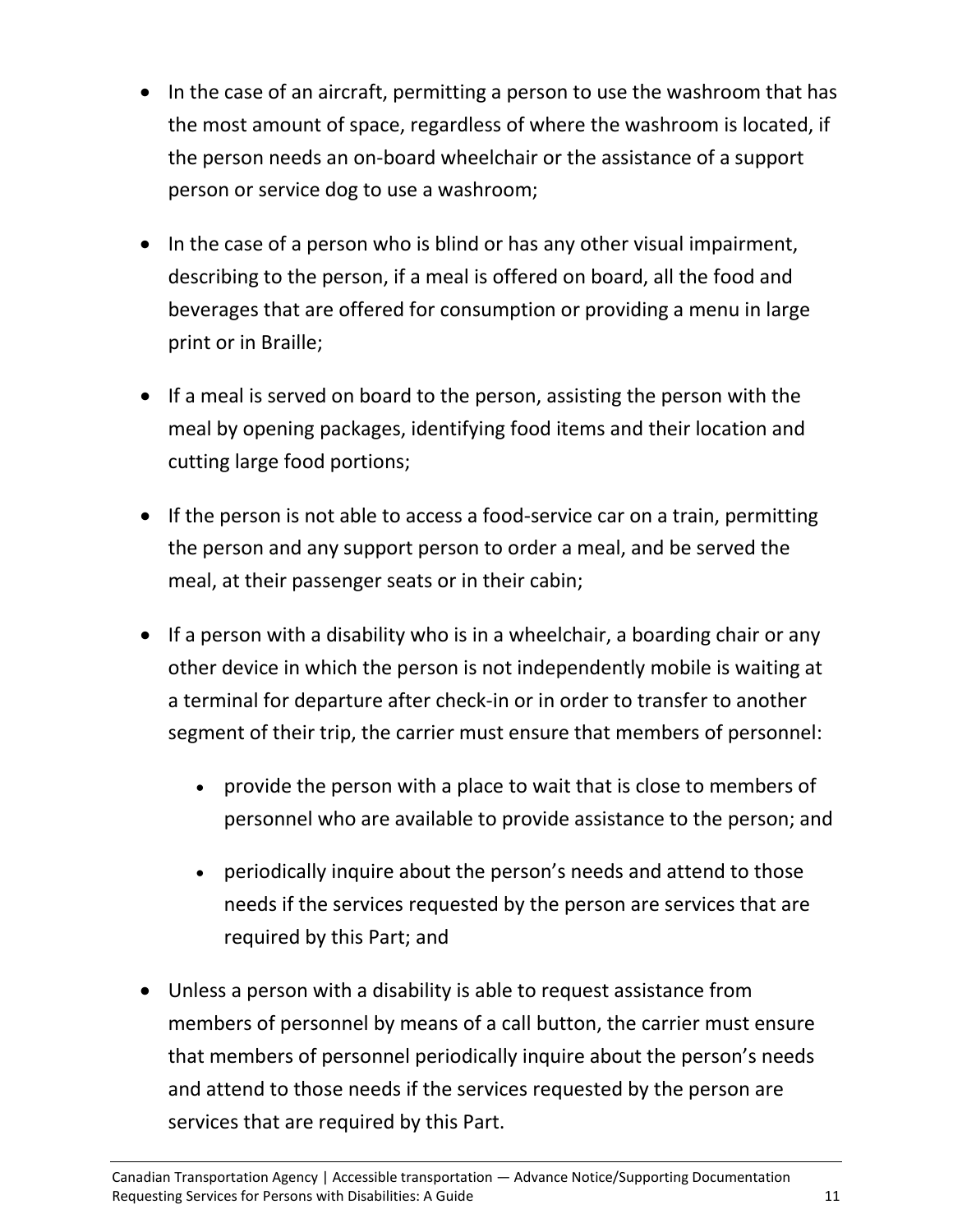# <span id="page-11-0"></span>**Annex B: Services that do require advance notice**

The following services must be provided by a carrier if requested by a person with a disability at least 48 hours prior to the scheduled time of departure for their trip, unless the carrier requires information or documents to assess the person's request. If that is the case, up to 96 hours advance notice may be required.

- Permitting a person with a disability to board in advance of other passengers, if they arrive before or during the priority boarding period, otherwise personnel must provide assistance with boarding after the other passengers have boarded;
- Assisting the person in proceeding through any security screening process at the terminal;
- Assisting the person in proceeding to the boarding area after check-in;
- Before boarding, transferring the person between the person's own mobility aid and a mobility aid provided by the carrier;
- Assisting the person in boarding and disembarking and, in the case of a person travelling on a ferry, assisting the person in moving to and from a vehicle deck to a passenger deck;
- Before departure and on arrival at the destination, transferring the person between a mobility aid and the person's passenger seat;
- In the case of an aircraft, train or ferry, providing the person with an on-board wheelchair;
- Assisting the person in proceeding through border clearance (immigration and customs);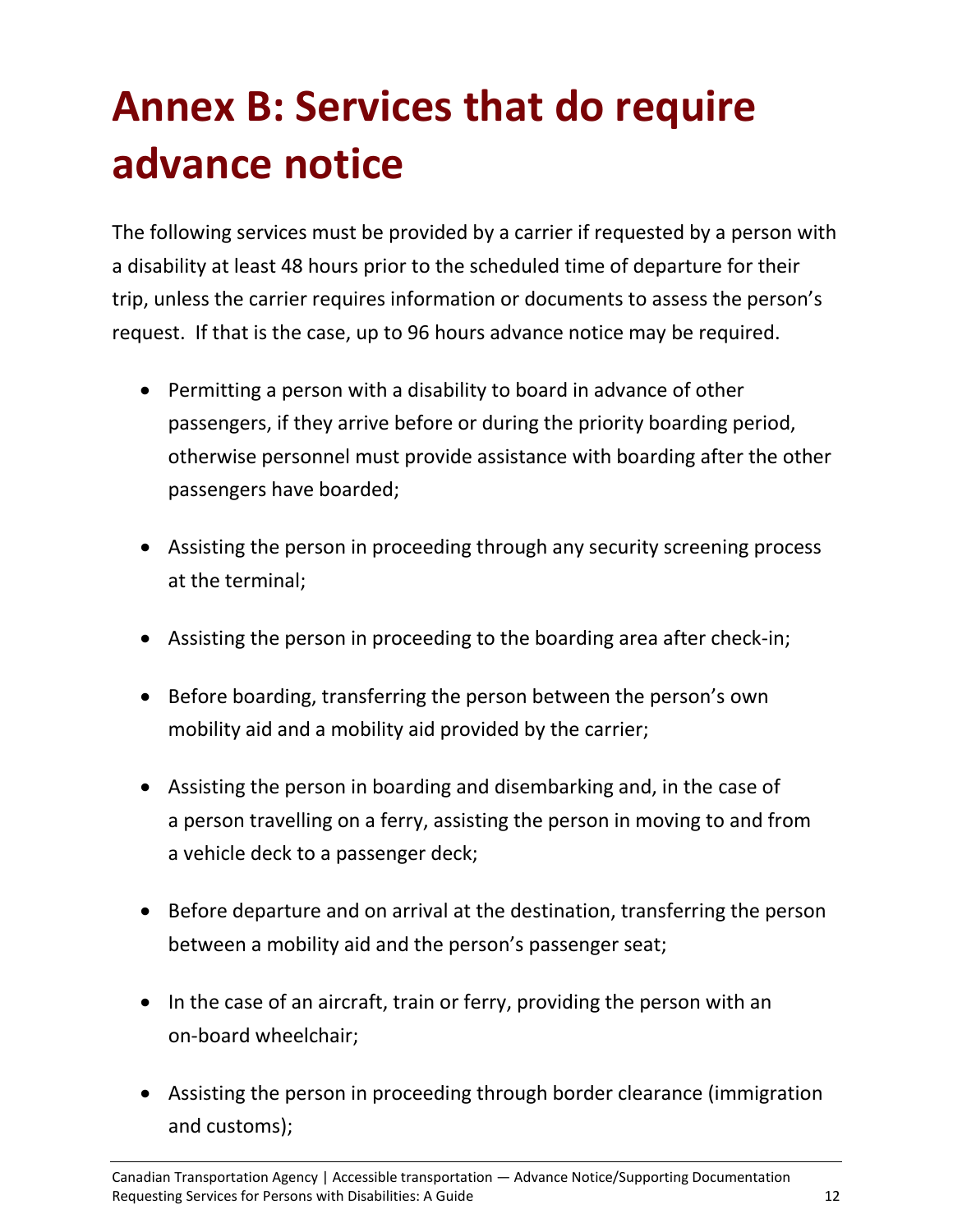- Assisting the person in retrieving their checked baggage;
- Assisting the person, after disembarkation, in proceeding to the general public area;
- Assisting the person, after disembarkation, in proceeding to a location where the person may receive assistance to proceed to the curbside zone from a member of the terminal operator's personnel;
- Assisting the person, if they are transferring to another segment of their trip within the same terminal, in proceeding to a location where the person may receive assistance from a member of the receiving carrier's personnel;
- Ensuring that, on the request of a person with a disability who is using a mobility aid, members of personnel on board a bus:
	- If the bus is not equipped with a washroom that can accommodate a mobility aid and any support person, stop the bus, at least every two and a half hours, at a rest stop with a washroom that accommodates a person using a mobility aid and any support person or at a rest stop chosen by the person and allow adequate time to use the washroom; and
	- Permit the person to board or disembark at a stop of their choice if the member of personnel who is operating the bus considers it safe to do so and, if not, informing the person of the location of the closest safe stop;
- Ensuring that, on the request of a person with a disability, members of personnel on board a bus:
	- assist the person to board and disembark at any stops and with their baggage; and
	- assist the person to proceed to the curbside zone;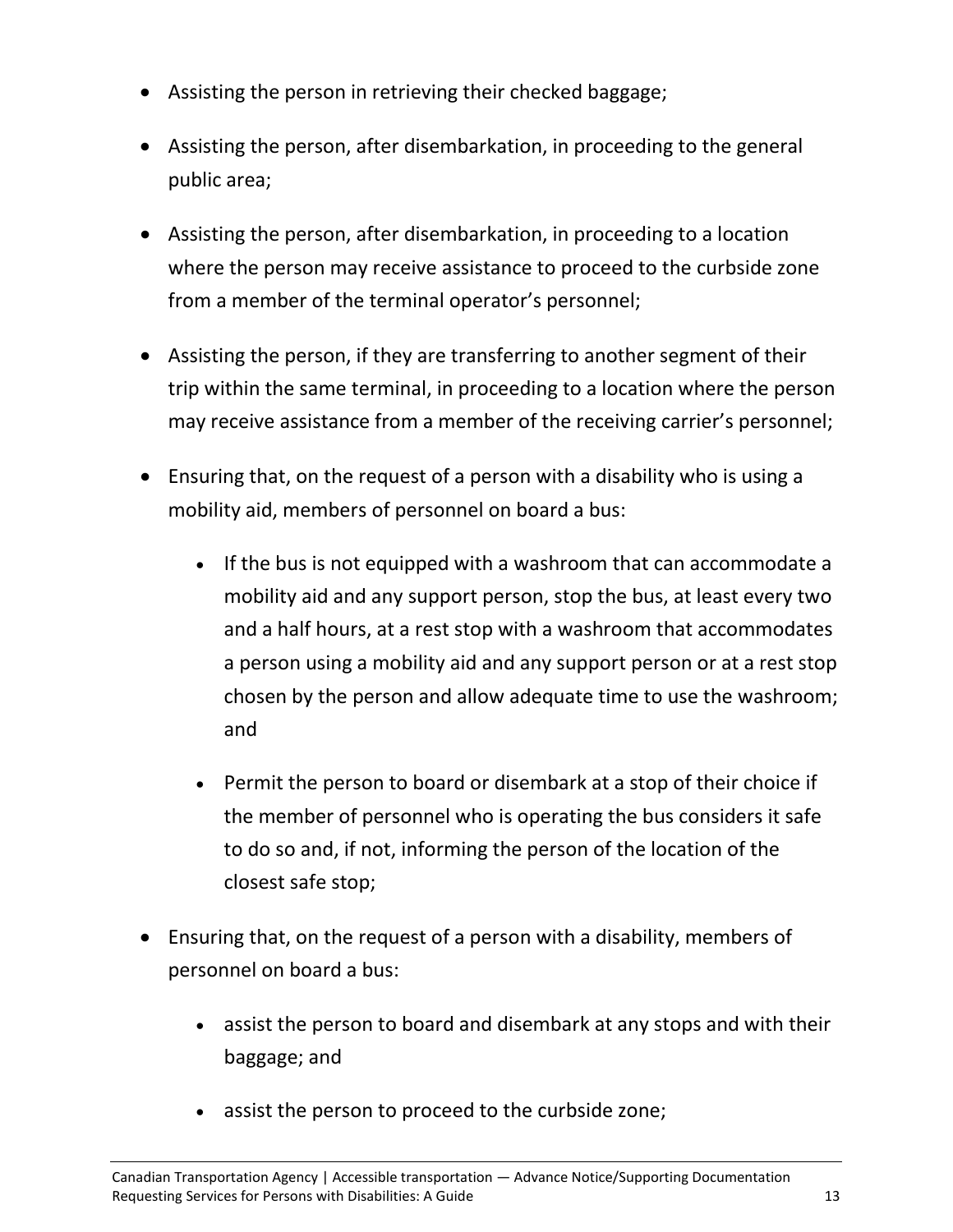- If the aircraft, train, bus, or ferry has an on-board entertainment system that does not offer closed captioning and audio description, providing to a person with a disability, for their use while on board, a personal electronic device for on-board entertainment which offers the same or comparable content as the on-board entertainment system and offers closed captioning and audio description of the content;
- Accepting the mobility aid of a person with a disability who needs a mobility aid during travel for transport as priority baggage, provided that the mobility aid can be physically accommodated by the aircraft, train, bus or ferry, as well as any lifts, ramps, gangways, or bridge plates, without jeopardizing safety, and permitting the person to retain their mobility aid until it becomes necessary to store it;
- Accepting a support person for transport if, because of the nature of their disability, the person with a disability, after departure and before arrival, needs:
	- assistance with eating meals, taking medication, using the washroom;
	- assistance with transferring to and from a passenger seat;
	- assistance with orientation or communication; or
	- physical assistance in the event of an emergency, including in the case of an evacuation or decompression;
- Accepting for transport the service dog of a person with a disability who needs to travel with a service dog and permitting the animal to accompany the person on board (carriers may require the person to control the dog with a leash, harness or tether during travel, and to provide documents at the time of the request and again before departure);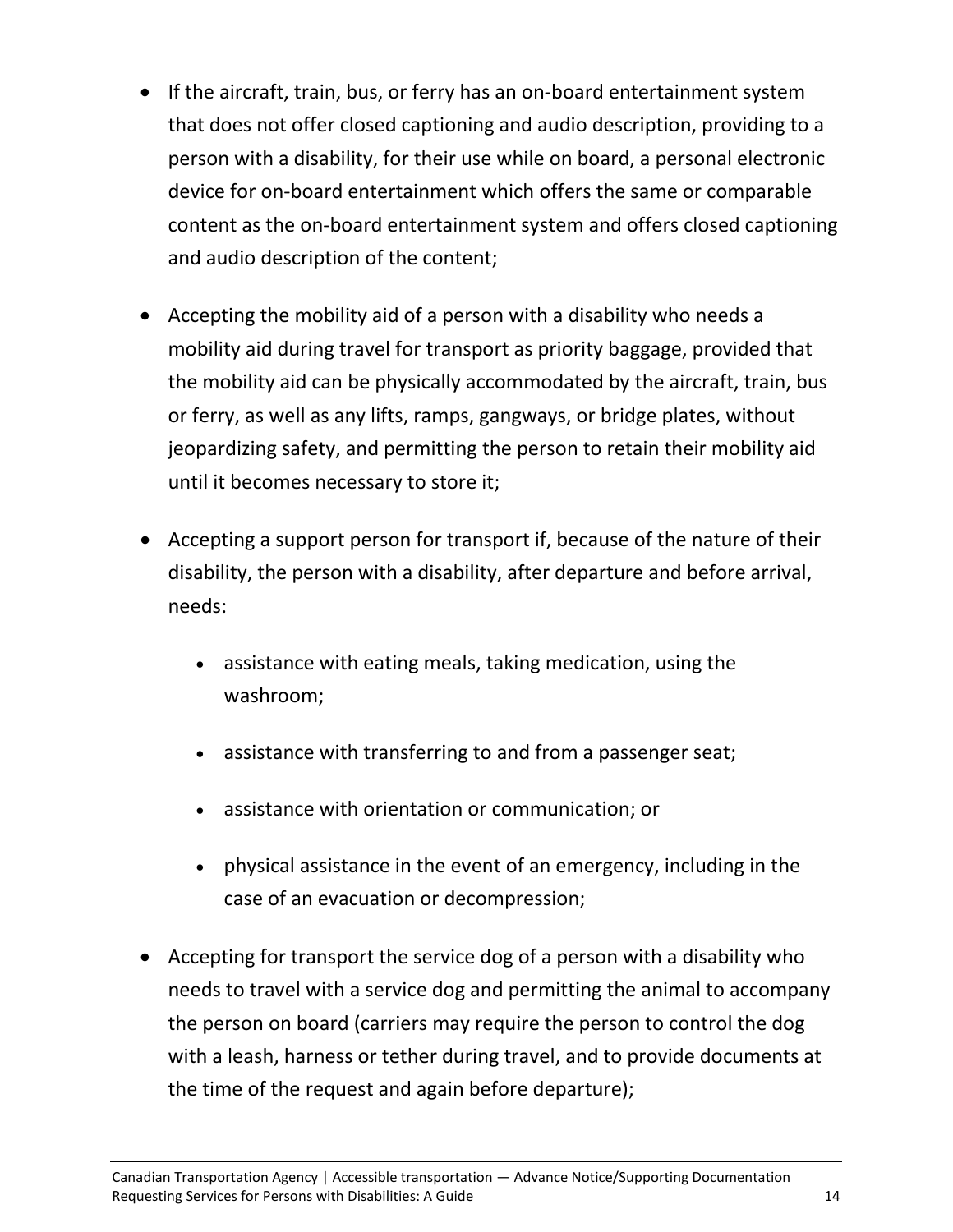- Providing to a person with a disability who needs more than one passenger seat because of the nature of their disability, any passenger seat adjacent to their passenger seat that is needed by the person;
- Establishing a buffer zone around the passenger seat of a person who has a disability due to a severe allergy by:
	- providing the person with a passenger seat that is in a bank of seats (in other words, passenger seats that are immediately adjacent to each other but excluding passenger seats that are across the aisle) other than the bank of seats in which the source of the allergen is located and other than the bank of seats facing that bank of seats; and
	- notifying the passengers who are sitting in the same bank of seats as the person that a passenger with a severe allergy is present and informing them of the allergen; and
- Ensuring that any public announcement that is made on board is made in an audio format or a visual format.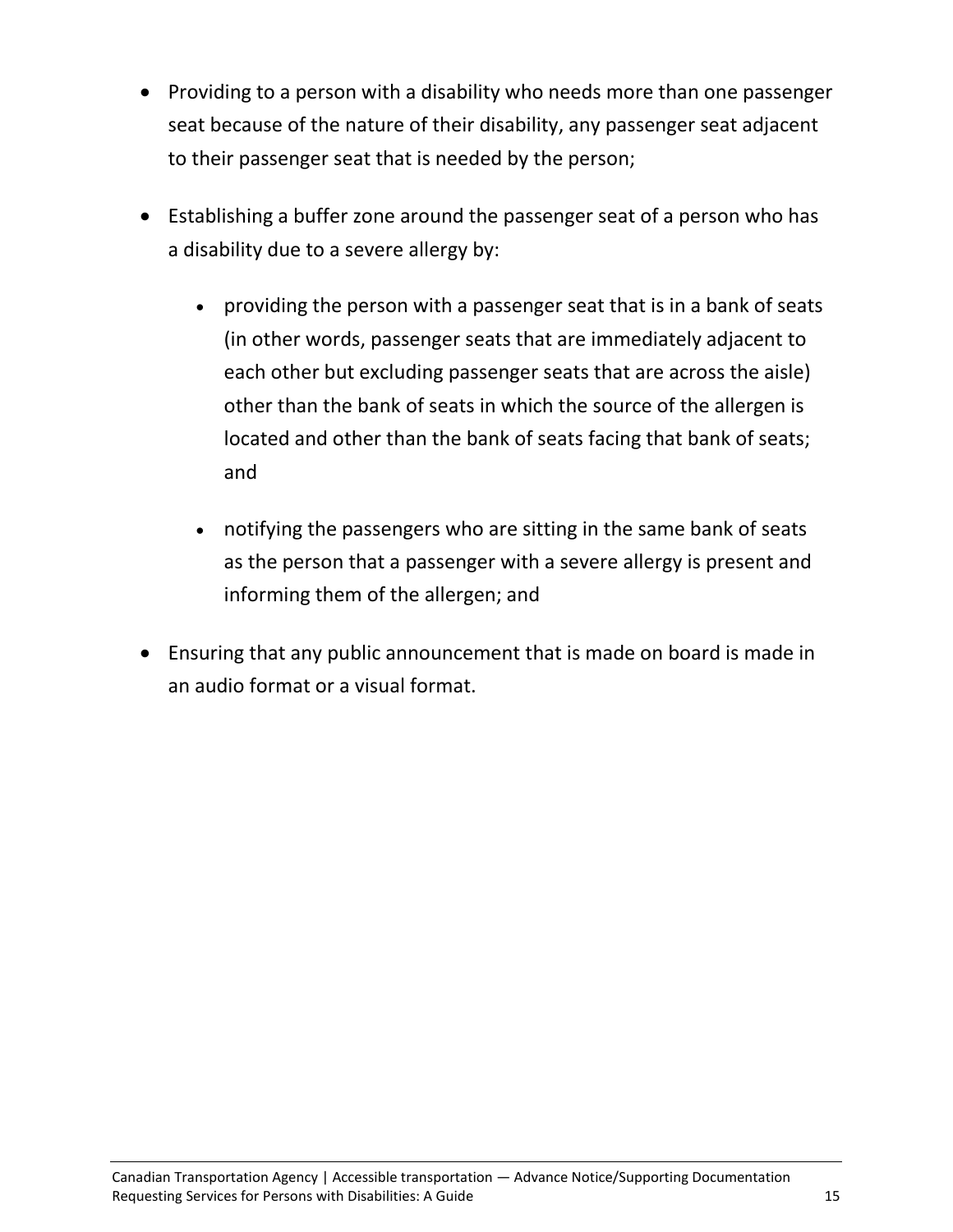# <span id="page-15-0"></span>**Annex C: Advance Notice and Supporting Document Obligations in the** *Air Transportation for Persons with Disabilities Regulations*

#### **Part 2: Advance Notice**

#### **At least 48 hours**

**32 (1)** If a person with a disability makes a request for a service set out in this Part at least 48 hours before the scheduled time of departure, the carrier must provide the service.

#### **Exceptions**

**(2)** However, if a person with a disability makes a request for a service referred to in any of paragraphs 35(a), (b), (g), (i) to (l) and (n) to (r) or section 37 or 38 less than 48 hours before the scheduled time of departure, the carrier must provide the service.

#### **Exception — certain conditions**

**(3)** Subsection (1) does not apply if

- **(a)** a person with a disability makes a request for a service set out in this Part, other than a service referred to in subsection (2), less than 96 hours before the scheduled time of departure;
- **(b)** at the time that the request is made, the carrier informs the person that information or documents are required to permit the carrier to assess their request and the person must provide them within 48 hours; and